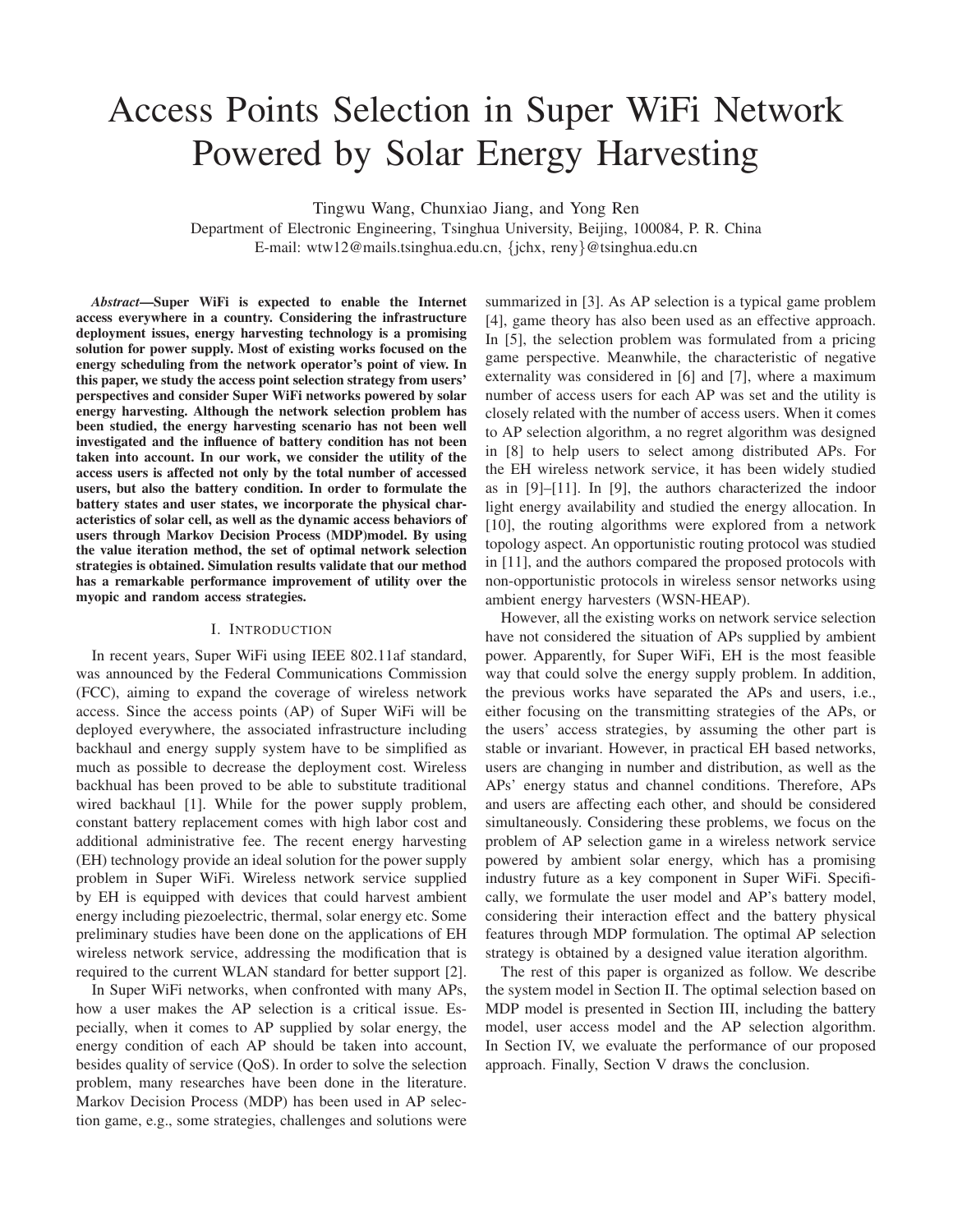#### II. SYSTEM MODEL

In this section, we describe the overall picture of the EH based Super WiFi system and how we model the problem. As shown in Fig. 1, a Super WiFi system consists of  $N$  APs that are supplied by solar energy harvesting is considered. The APs of the system are connected to the server through wireless backhaul. In each time slot, new arriving users can access one of the available APs and stay connected until he/she leaves the associated AP. In the system, we assume that each AP has a maximum number of accessed users  $U_M$ , i.e., if a user intends to access a AP whose accessed user number  $U_i = U_M$ , the access will be denied. For the AP's battery condition, it is quantized into several discrete levels, where the maximum number of levels is denoted as  $B_M$ .

Since the number of the users accessing one AP and the battery quantity of that AP are different from those of other APs, the QoS one AP provides is also quite different from others'. If we denote the quantized battery level of the  $i^{th}$  AP as  $B_i$ , then the utility of the users defined as the individual throughput, can be written by

$$
R_i = W_i \log \left( 1 + \frac{P_T(U_i, B_i)/N_0}{(U_i - 1)P_I/N_0 + 1} \right), \tag{1}
$$

where  $B_i \in \{j \mid j = 0, 1, ..., B_M - 1\}$  and  $U_i \in \{i \mid i = 0, 1, ..., U_M\}$ . In the expression, the  $W_i$ is the bandwidth,  $N_0$  is the noise power, which we assume to be the same between every AP and users and remain constant all the time. The signal-to-noise power ratio is  $P_T(U_i, B_i)/N_0$  and the interference-to-noise power ratio is  $P_I/N_0$ . The  $P_T(U_i, B_i)$  is the function of the power used to transmit the pockets to users of the AP. The transmitting power of the APs usually increases with the battery level and the user number. The exact expression is beyond the discussion of this work, which is stipulated by the using WLAN standards [12] and studied in [13].

## III. AP SELECTION STRATEGY BASED ON MDP

In this section, we analyze users' AP selection strategy in EH based Super WiFi networks. Usually, after a user access one specific AP, he/she would stay connected for a period of time, and thus the long-term utility that can be obtained within this period should be considered. Therefore, we use MDP model to formulate this AP selection problem. Here, the system state is defined as both the user number staying in one AP and the remaining battery quantity. In the following, we will first discuss how we formulate the user states and the battery states, and then propose a value iteration algorithm to derive the optimal strategy.

### *A. Battery Model*

Battery status is an important reference when making the AP selection. Considering practical scenarios, the battery energy is usually represent using discrete characterization, e.g, empty, adequate, or full. Quantization of the battery quantity to an appropriate number of levels is necessary. There is a trade



Fig. 1. A schematic map of Super WiFi system, and a common system model of a solar cell.

off between the accuracy of the algorithm and the amount of the states. In our evaluation, four levels of battery conditions are considered, i.e., near empty, barely enough, adequate and full, which can return a result that is accurate enough and not having a high complexity. When the duration  $T$  of one time slot is small enough, a battery level could only switch from a level to its adjacent levels at the end of each time slot, i.e., either increasing one level or decreasing one. Such a level transition is simultaneously determined by the energy the AP harvests and the energy it consumes when transmitting pockets. Given the system state, the transmitting power can be determined, i.e., the consumed energy can be confirmed. The following part of this subsection analyzes the relationship between the battery level and the harvesting power.

The harvesting power is determined by the illumination and the battery level. In this paper, a classic physical model of the photoelectric battery was used, shown in Fig. 1. The harvesting power first increases with the voltage and then decreases to zero when the maximum voltage is reached, as shown in Fig. 2. Considering the ideal model of the solar cell, the relation between the current and the voltage are given in [14] as

$$
J(V) = J_{SC} - J_o \left( e^{\frac{qV}{k_B T_\kappa}} - 1 \right),\tag{2}
$$

where the k and  $T_{\kappa}$  is the boltzmann's constant and temperature. In the equation,  $J(V)$  is the current density. When illuminated area and the number of cells connected in one harvesting device is constant, the scale factor  $\rho$  from  $J$  to harvesting power is only linearly affected by illumination level  $\zeta$ . In a specific period of the day,  $\zeta$  could be regarded as Gaussian distributed with an average illumination intensity. When time slot  $T$  is small enough, the illumination could be regarded as invariable in each time slot. If we denote the distribution center of  $\rho$  with the average illumination level  $\zeta$ as  $\bar{\rho}_\zeta$ , the probability density function of  $\rho$  is given as

$$
f_{\rho}(x) = \frac{1}{\sqrt{2\pi}\sigma} e^{-\frac{(x-\bar{\rho}_{\zeta})^2}{2\sigma^2}},
$$
\n(3)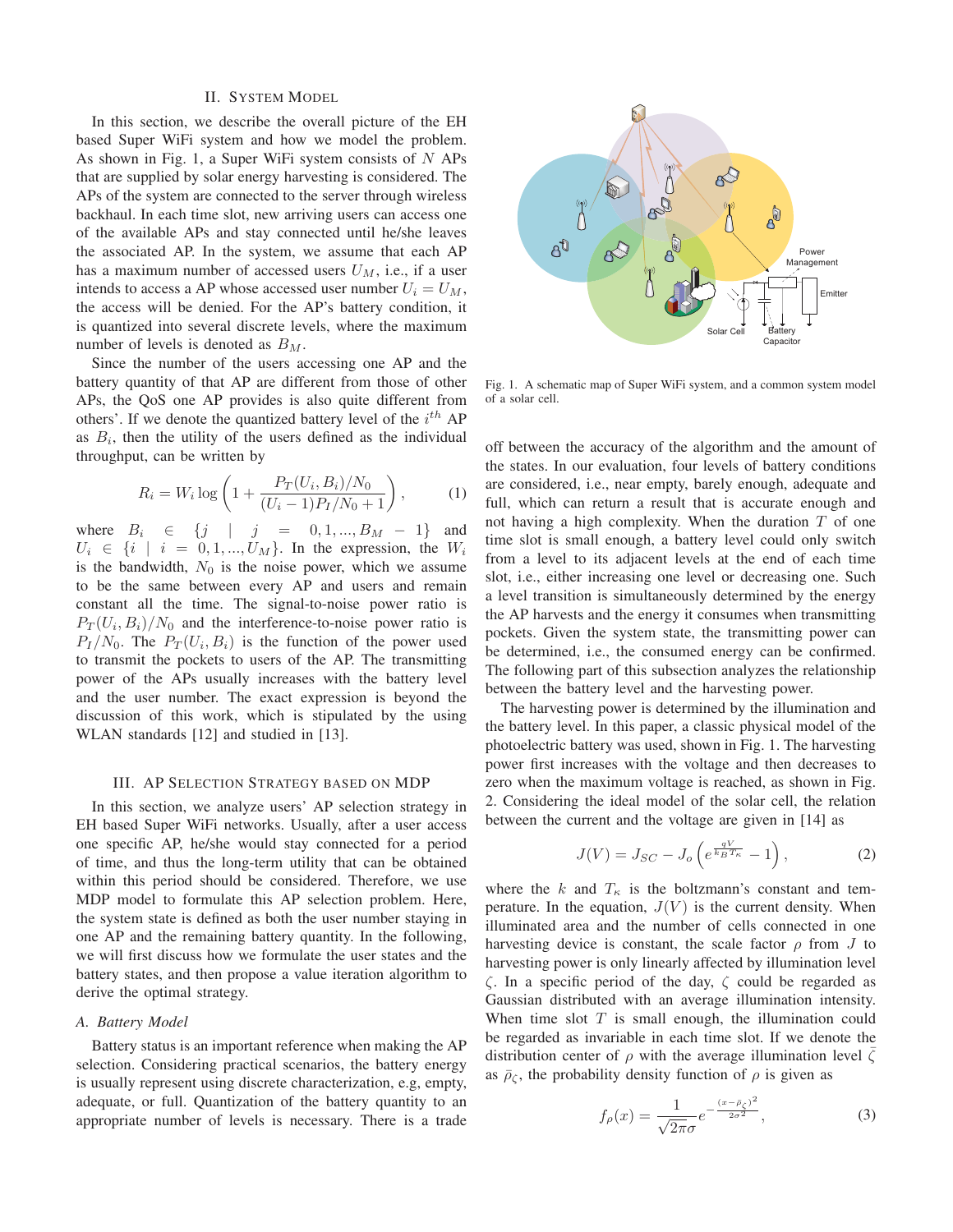

Fig. 2. The current density versus voltage curves and the harvesting power of a cell versus the voltage. The key parameters,  $J_{SC} = 13.364 \text{ mA cm}^{-2}$ and  $V_{OC} = 0.7631V$  is obtained from the work in [15].

where  $\sigma$  is the standard deviation. The battery quantity of the  $i^{th}$  battery level  $B_i$  is approximated as  $\overline{B_i}$  and from the electrical formula between voltage and energy quantity in a capacitor, we have  $V = \sqrt{\frac{2B_i}{C}}$ . Thus the function of harvesting power with the voltage is given as harvesting power with the voltage is given as

$$
P_H(B_i) = \rho \left( J_{SC} - J_o \left( e^{\frac{qV/C}{k_B T}} - 1 \right) \right) \cdot V, \tag{4}
$$

Thus the relation between the battery level and the harvesting power is formulated.

For denotation convenience, the  $k^{th}$  AP in the Super Wifi system is refer to as AP k, where  $k \in \{1, 2, 3, ..., N\}$ . As the transmitting power and harvesting power are known, spontaneously, we could give the transition probability of the battery level of AP  $k$  from level  $i$  to level  $j$  after each time slot, where  $0 \le j \le B_M - 1$ , and  $0 \le i \le B_M - 1$ .<br>  $\beta_i (i | i H_i)$  –

$$
\beta_k(j \mid i, U_k) = \n\begin{cases}\n\Pr\{P_H(k) - P_T(U_k, i) > \Delta B_{i,j}/T\}, & \text{if } j = i + 1, \\
\Pr\{P_T(U_k, i) - P_H(k) > \Delta B_{j,i}/T\}, & \text{if } j = i - 1, \\
0, & \text{if } |j - i| > 1, \\
1 - \sum_{m=0, m \neq i}^{m = B_M - 1} \beta_k(m \mid i), & \text{if } j = i,\n\end{cases}
$$
\n(5)

where the  $\Delta B_{i,j}$  is the average battery quantity difference between the battery level  $i$  and  $j$ .

## *B. User Model*

In the Super WiFi system, two kinds of users are considered. One is self-directed users (SDU) such as the mobile phone users that have several APs in its reach. They could decide which AP to access, and they arrive at a rate of  $\lambda_0$ . And the other kind is passive users (PU), for example, the fixed temperature sensors in hospitals. They could only access one specific AP unless the AP is full. For the AP  $k$ , its PUs arrive with Poisson arrival distributed rate  $\lambda_k$ . And the departure rate of all the users in APs is exponential distributed with parameter  $\mu$ . To make the formulation clear and concise, we

construct a fiducial transition probability from user state  $i$  to user state  $j$  not considering other SDUs and conflicts as follow,

$$
\psi_k(j \mid i) = \begin{cases} \lambda_k (1 - i\mu), & \text{if } j = i + 1, \\ i\mu (1 - \lambda_k), & \text{if } j = i - 1, \\ 0, & \text{if } |j - i| > 1. \end{cases}
$$
 (6)

The total system state including all the APs inside is denoted as a vector  $S = (B_1, U_1, B_2, U_2, \dots, B_N, U_N)$ . Given the system states, the SDUs choose their optimal strategy denoted as  $\pi(S)$ . When the conflict of PUs happens, a re-access is carried out. When a PD failed to access an AP because it is full, he/she is immediately sent to a available new AP chosen by the Super Wifi system. A greedy re-access protocol is used by the system. The stand-by AP is given by

$$
\xi(S) = \arg \max_{i < B_M} W_i \log \left( 1 + \frac{P_T(U_i + 1, B_i)/N_0}{U_i P_I/N_0 + 1} \right). \tag{7}
$$

The probability of conflict of a full AP  $k$  in the next time slot is  $(1-U_M\mu)\lambda_k$ . Thus, the fiducial transition probability could renew into the real transition probability as below:

$$
\psi_{\xi(S)}(i+1|i) = \psi_{\xi(S)}(i+1|i) + \sum_{m=1, U_m = U_M}^{N} (1 - U_M \mu) \lambda_m,
$$
\n(8)

$$
\psi_{\pi(S)}(i+1 \mid i) = \psi_{\pi(S)}(i+1 \mid i) + \lambda_0,\tag{9}
$$

and the probability that the system would remain the same is calculated as,

$$
\psi_{\pi(S)}(i \mid i) = 1 - \sum_{m=0, m \neq i}^{m=B_M - 1} \psi_k(m \mid i). \tag{10}
$$

The final system transition probability is defined as follow:

$$
P(S' | S) = \prod_{k=1}^{N} \psi_k (U'_k | S) \beta_k (B'_k | S).
$$
 (11)

#### *C. Expected Utility*

A MDP over infinite horizon is considered to obtain the utility of the users. As the PUs are heteronomous, we consider the selection of AP for SDUs. A SDU can not change his AP after accessing, and we use  $\gamma$  to denote the accessed AP. The utility until he leaves is denoted as  $V_{\gamma}(S_0)$ . Then his expected utility could be given as,

$$
V_{\gamma}(S_0) = E\left(\sum_{t=0}^{\infty} (1-\tau)^t R_{\gamma}(S_t) \middle| S_0\right). \tag{12}
$$

Here  $1 - \tau$  is the discount factor. For iteration algorithm, the equation above could also be written in a recursive way [16],

$$
V_{\gamma}(S_0) = R_{\gamma}(S_0) + (1 - \tau) \sum_{S'} P_{\gamma}(S'|S_0)V_{\gamma}(S').
$$
 (13)

Given that the SDU accesses and stays in  $\gamma$ , the fiducial transition probability  $\psi_k(j \mid i)$  is not the same as the equation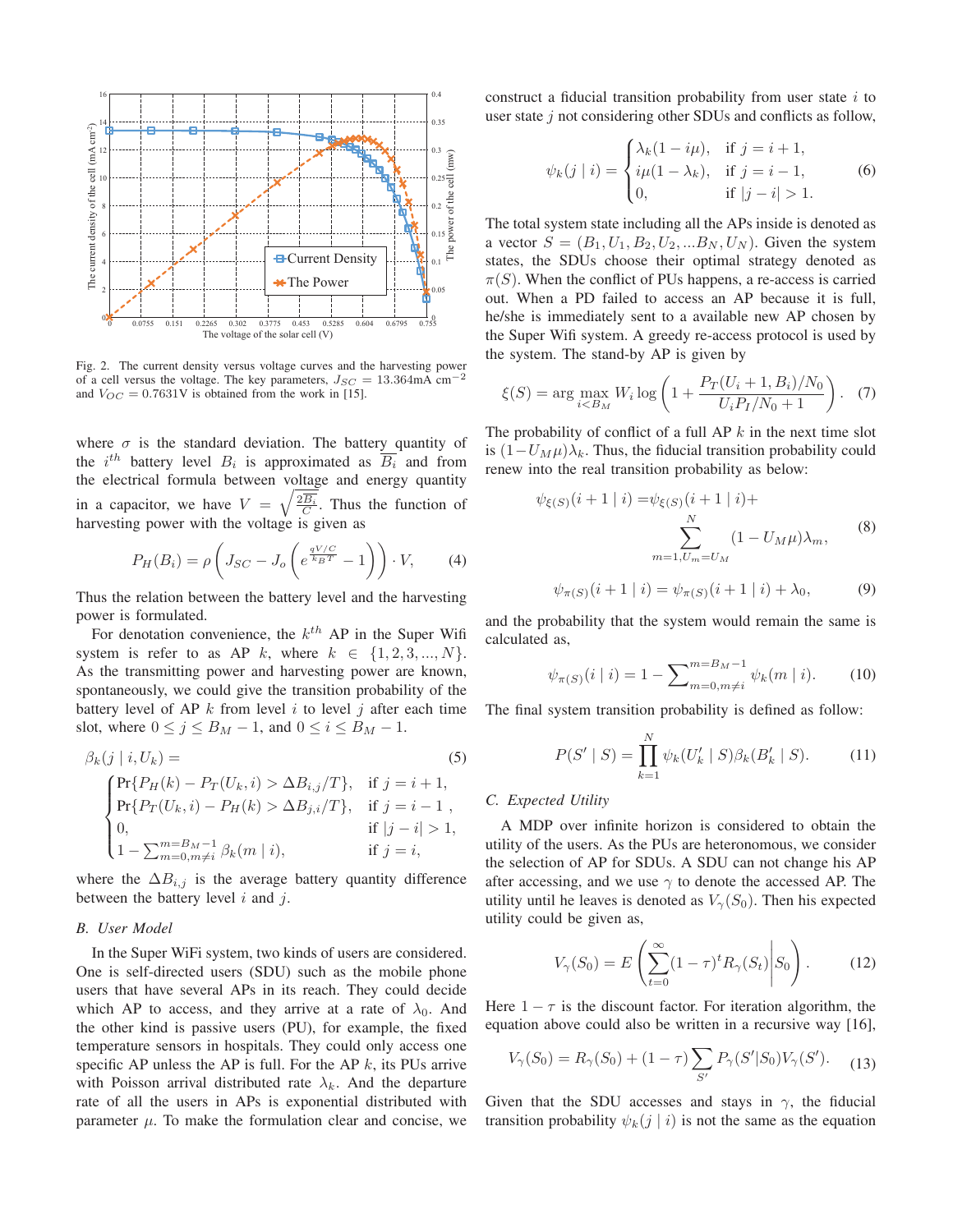## Algorithm 1 Value iteration algorithm

/\*\*\*\*\*\*\*\*Initialization\*\*\*\*\*\*\*\*\*/ Initialize the  $V_k^{(0)}(s) \leftarrow 0$  for all  $s \in \mathcal{S}, k \in \mathcal{AP}$  $k_k^{(0)}(s) \leftarrow 0$  for all  $s \in S$ ,  $k \in AP$ <br>  $k_k^{(0)}(s) \leftarrow 1$  for all  $s \in S$ ,  $k \in AP$ Initialize the  $\pi^{(0)}(s) \leftarrow 1$  for all  $s \in S$ ,  $k \in AP$ <br>/\*\*\*\*\*\*\*\*\*\*\*\*\*\*tteration\*\*\*\*\*\*\*\*\*\*/ /\*\*\*\*\*\*\*\*\*\*\*Iteration\*\*\*\*\*\*\*\*\*\*/<br>while max  $|V_k^{(t)}(s) - V_k^{(t+1)}(s)| > \epsilon$  do while  $\max |V_k^{(t)}(s) - V_k^{(t+1)}(s)| > \epsilon$  do for all  $s \in \mathcal{S}$ ,  $k \in \mathcal{AP}$  $V_k^{t+1}(s) \leftarrow R_k(s) +$ <br>(1 - 3  $(1-\tau)\sum_{s'} P_k(s'|s,\pi^t) V_k^t(s').$  $\pi^{(t+1)}(s) \leftarrow \arg\max_{\gamma \leq N} V_{\gamma}(\tilde{s}),$  $\pi^{(t+1)}(s) \leftarrow \arg\max_{\gamma \leq N} V_{\gamma}(\tilde{s}),$ <br>where s' is the system state different

from s only in that  $U'_k = U_k + 1$ 

end while

```
/***********Output***********/
\pi^*(s) \leftarrow \pi^{t+1}(s).V^*(s) \leftarrow \max_{\gamma \leq N} V_{\gamma}(\tilde{s}).
```
(5), but

$$
\psi_k(j \mid i, \gamma) = \begin{cases}\n\lambda_k (1 - (i - 1)\mu), & \text{if } j = i + 1, k = \gamma, \\
\lambda_k (1 - i\mu), & \text{if } j = i + 1, k \neq \gamma, \\
(1 - \lambda_k)(i - 1)\mu, & \text{if } j = i - 1, k = \gamma, \\
(1 - \lambda_k)i\mu, & \text{if } j = i - 1, k \neq \gamma, \\
0, & \text{if } |j - i| > 1.\n\end{cases}
$$
\n(14)

To solve the real transition probability, the strategy of newcome SDUs is needed. In system s, the strategy of newcome SDUs is given as,

$$
\pi_s = \arg \max_{k \le N} V_k(s'), \tag{15}
$$

where  $s'$  is the system state different to s only in that  $U'_k = U_k + 1$ , as the access of the AP k will lead the system state from s to s'. With the optimal strategy obtained system state from  $s$  to  $s'$ . With the optimal strategy obtained, the transition probability could be calculated by applying equations (8) to (10). In order to solve the MDP iteration, we use the algorithm showed in the table above, which is a revised form of value iteration, first used in [6].

As no SDUs could gain a higher expected utility by not choosing the optimal strategy in the profile, the optimal strategy meets a Nash equilibrium.

## IV. SIMULATION RESULTS

In this section, the convergence and effectiveness of the proposed algorithm are illustrated. In the effectiveness simulation, myopic strategy and random strategy are used as comparative methods. The myopic strategy is the strategy that SDU users will access the AP that could provide the maximum immediate reward, namely,  $\pi_s^{myopic} = \arg \max_{k \leq N} R_k(s)$ . The random strategy is that the SDUs will access random AP that is in the Super WiFi system, i.e.  $Pr{\pi_s^{rand} = i} = \frac{1}{N}$ . According<br>to model and analysis in the Section II III we ascertain to model and analysis in the Section II, III, we ascertain several important coefficients. Firstly, same battery quantity



Fig. 3. The convergence of the MDP value iteration.

differences between the adjacent battery levels is used, i.e. dividing the battery quantity into isometric discrete battery levels. The parameters of the solar cell in [15] is used. As the maximum voltage and storage vary with the number of cells, in this simulation, four power coefficients are of the same order. The charging power max  $P_H$ , the energy gap between adjacent battery levels divided by the time  $\Delta B/(T \cdot N_0)$ , and the power  $P_T$ ,  $P_I$  are of the same order. We have  $P_T/N_0 = 10$ ,  $P_I/N_0 = 10$ ,  $\Delta B/(T \times N_0) = 6$  and  $\max P_H/N_0 = 6, ..., 10$ when  $\bar{\zeta} = 6\zeta_{Unit}, ..., 10\zeta_{Unit}$ . The simulation was operated 10000 times to avoid random error.

In Fig. 3, the convergence of the MDP value iteration was illustrated. The Fig. 3(a) is a picture illustrating the sum of  $|V_k^{t+1}(s) - V_k^t(s)|^2$ , for all  $s \in S$ ,  $k \in AP$ . And Fig.<br>5(b) illustrates the number of different AP selections between 5(b) illustrates the number of different AP selections between adjacent iterations. From the  $15<sup>th</sup>$  iteration, the selection strategy remains the same after every iteration and the result is not drawn in the Fig. 3(b). The figure shows that our MDP converges in an exponential way.

In Fig. 4, the performance versus arrival rate of the SDUs  $\lambda_0$  and the leaving rate  $\mu$  is evaluated. The coefficients are  $\lambda_1 = \lambda_2 = \lambda_3 = 0.1, N = 3$  APs, with  $U_i = 0, 1, ..., 4$  and  $B_M = 4$ ,  $\zeta = 10 \zeta_{Unit}$ . In Fig. 4(a)  $\mu = 0.1$ , and in Fig. 4(b)  $\lambda_0 = 0.1$ . It is showed in the figure that the proposed strategy has an evident advantage over the myopic one, and random strategy performs the worst. In Fig. 4(a), the myopic utility is set to 1 and normalized the other two accordingly. In Fig. 4(b), the utility decreases with departure rate, as users stay shorter in the system. When  $\mu$  gets bigger, the proposed strategy has